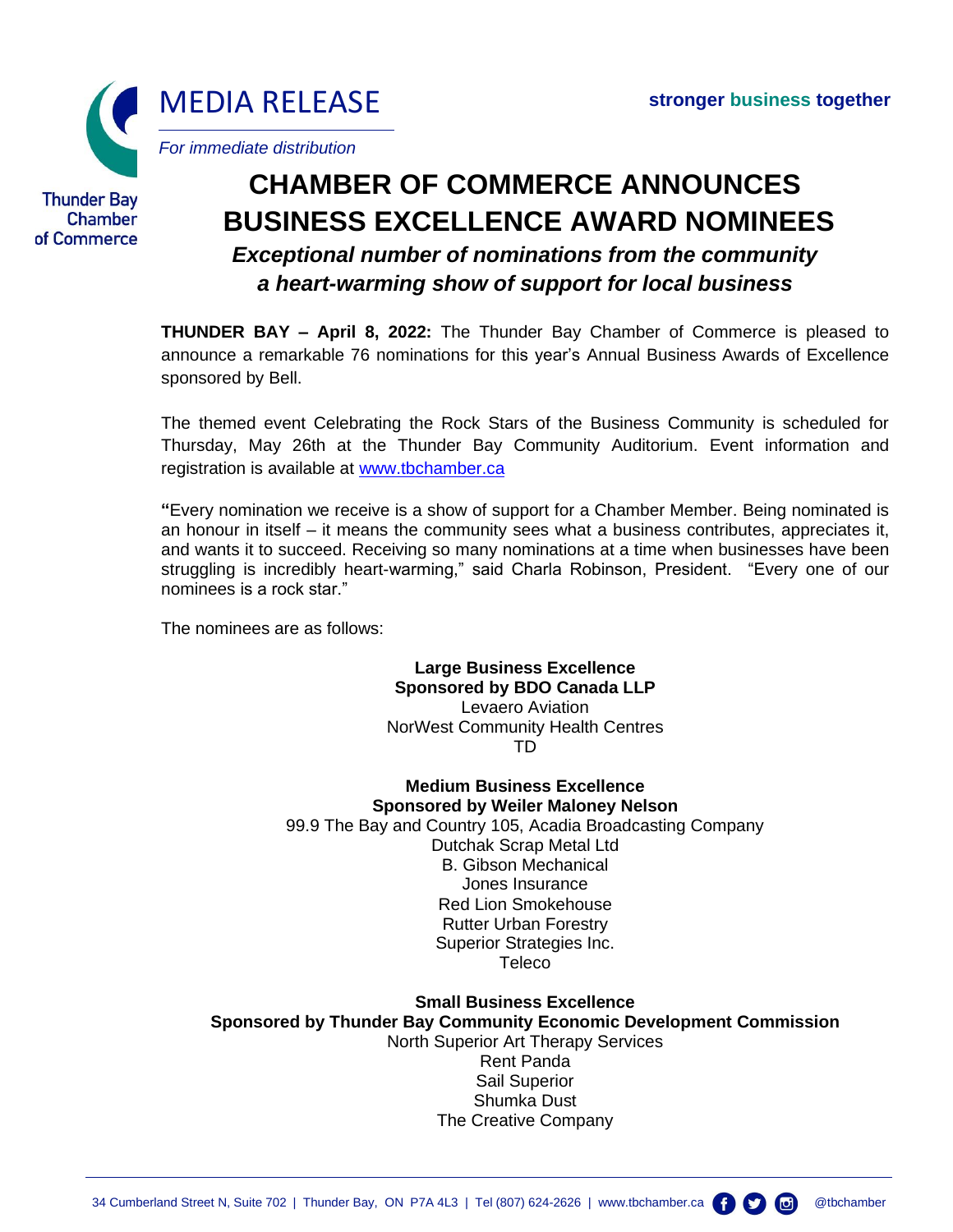

**Business Person of the Year Sponsored by OLG** Erin Beagle, Roots to Harvest Penny Belluz, Teleco

Paul Fitzpatrick, MNP LLP Gary Mack & Alan Forbes, Bay Village Coffee John Murray, Red Lion Smokehouse Michael Nitz, TD Danny Thompson, George's Market Jason Thompson, Superior Strategies Inc.

# **Clean, Green & Beautiful Sponsored by City of Thunder Bay**

EcoSuperior Environmental Programs Goods & Co. Market The Refill Co. The Salvation Army Journey to Life Centre Ungalli Clothing Co.

#### **Customer Service Sponsored by TD**

Fountain Tire (Thunder Bay) LTD Jones Insurance Lullaby's The Creative Company Tomlin Restaurant

#### **Game Changer Sponsored by Synergy North**

Anishinabek Employment and Training Services Boomer's Drive In / Grand Slam Sports and Entertainment Border Giant Inc. Dew Drop Inn Thunder Bay Matawa First Nations Management (Four Rivers Environmental Services Group) On The Links Salonki Hair Salon & Ethnic Beauty Supply Sullivan + Associates Clinical Psychology The Elleiance Network The Wedding Directory Thunder Bay Thunder Bay Regional Health Sciences Foundation

#### **Looking Good Sponsored by Tbaytel**

EcoSuperior Environmental Programs Goods & Co. Market